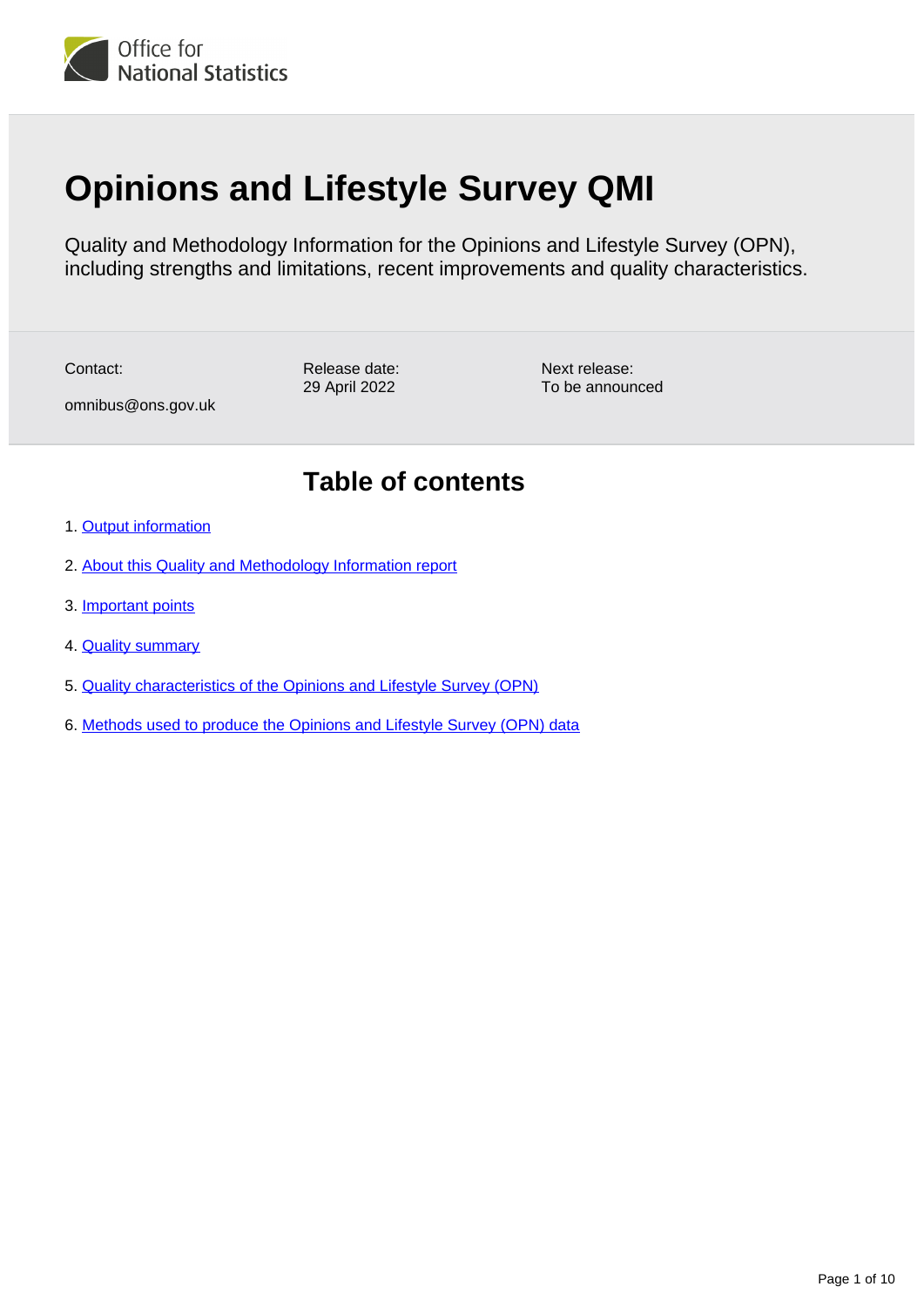## <span id="page-1-0"></span>**1 . Output information**

- Survey name: Opinions and Lifestyle Survey (OPN)
- Frequency: Fortnightly
- How compiled: Cross-sectional sample survey
- Geographic coverage: Great Britain
- Sample size: Currently approximately 2,000 to 2,500 individuals per fortnightly period achieved
- Last revised: 29 April 2022

## <span id="page-1-1"></span>**2 . About this Quality and Methodology Information report**

This quality and methodology information report contains information on the quality characteristics of the data (including the European Statistical System's five dimensions of quality) as well as the methods used to create it.

The information in this report will help you to:

- understand the strengths and limitations of the data
- learn about existing uses and users of the data
- understand the methods used to create the data
- help you to decide suitable uses for the data
- reduce the risk of misusing data

## <span id="page-1-2"></span>**3 . Important points**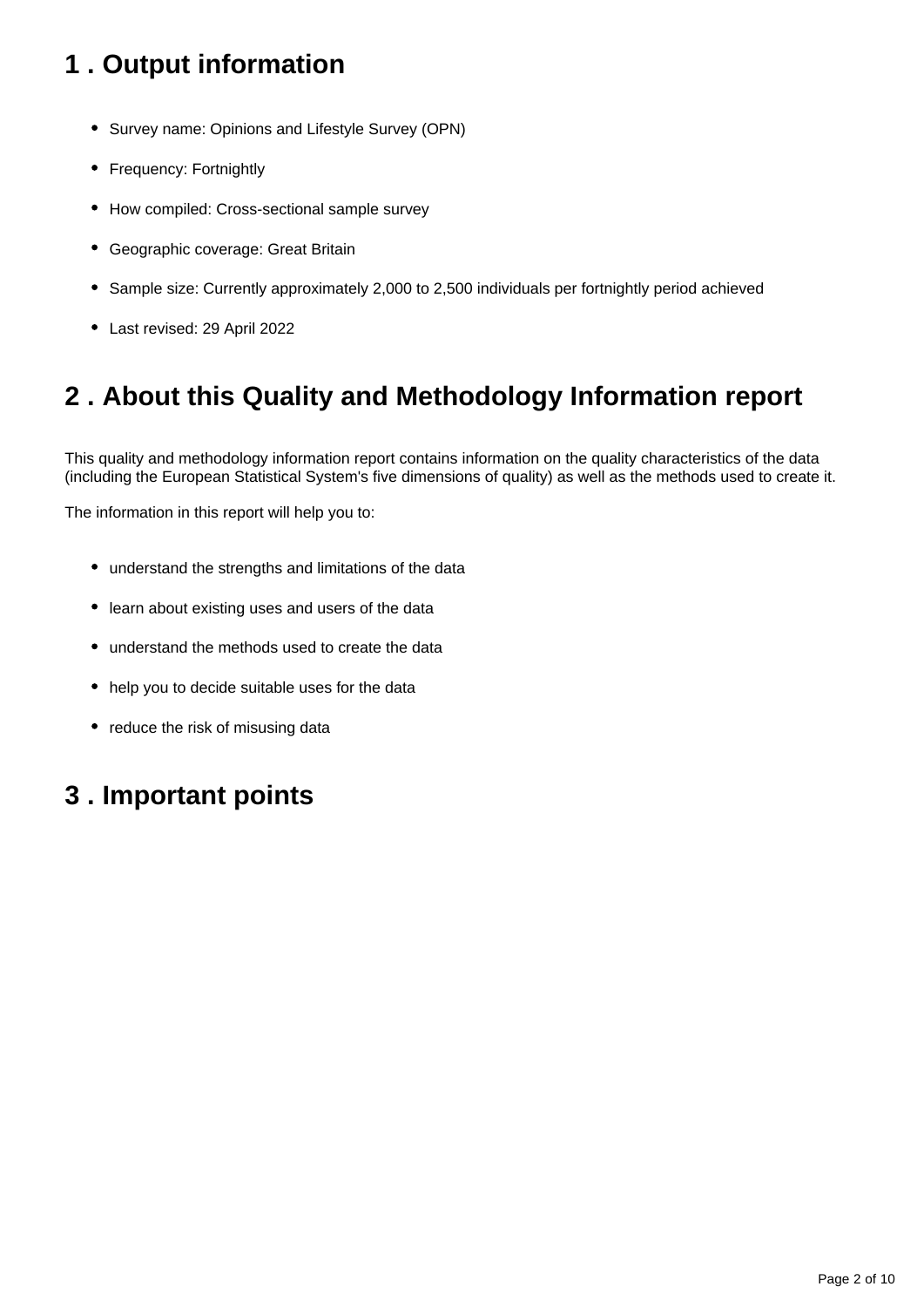- From 20 March 2020 the Opinions and Lifestyle Survey (OPN) became weekly, to understand how the coronavirus (COVID-19) pandemic is affecting life in Great Britain; from 25 August 2021, as we moved to a period where COVID-19 restrictions had been lifted across Great Britain, the OPN covered roughly fortnightly periods with an issued sample size of around 5,000 adults in each period to help ensure the survey remained sustainable.
- The OPN currently covers topics relating to health, including how the coronavirus (COVID-19) pandemic is affecting households and individuals in Great Britain; it also and a range of other topics such as experiences regarding cost of living and shortages of goods; topics can be sponsored by other government departments.
- Around 5,000 adults are contacted in every period, with the achieved sample for the OPN currently approximately 2,000 to 2,500 individuals per week.
- Data collection is conducted by an online self-completion questionnaire; telephone interviews are available if requested by a respondent, however the predominant mode of collection is online.
- **Estimates (including associated confidence intervals) from the OPN, are currently published by the ONS on** [a fortnightly basis](https://www.ons.gov.uk/releases/publicopinionsandsocialtrendsgreatbritain30marchto24april2022); this includes breakdowns by age and sex.
- OPN anonymised datasets are made available via the ONS' [Secure Research Service \(SRS\)](https://www.ons.gov.uk/aboutus/whatwedo/statistics/requestingstatistics/approvedresearcherscheme/); anonymised data are also made available to sponsors of survey questions on the OPN; the data are available, without charge, to registered accredited researchers.

## <span id="page-2-0"></span>**4 . Quality summary**

#### **Overview**

This report relates to the Opinions and Lifestyle Survey (OPN), which collects data from individuals (aged 16 years or older) in Great Britain.

#### **Uses and users**

From March 2020, the OPN was adapted to become a weekly survey used to collect data on the impact of the coronavirus pandemic on day-to-day life in Great Britain. As we have moved to a period where restrictions have been lifted across Great Britain, the OPN moved to a fortnightly data collection from 25 August 2021 onwards. It covers a variety of additional topics such as people's experiences regarding cost of living and shortages of goods, alongside measuring the impact of the coronavirus (COVID 19) pandemic.

The questionnaire collects timely data for research and policy analysis. OPN anonymised datasets are made available via the Office for National Statistics' (ONS') [Secure Research Service \(SRS\).](https://www.ons.gov.uk/aboutus/whatwedo/statistics/requestingstatistics/approvedresearcherscheme/) The data are available, without charge, to registered accredited researchers.

Data and estimates are published on the ONS website, with estimates also shared with Government Departments.

Between March 2020 and March 2022, the ONS published a regular bulletin to monitor the social impacts of coronavirus throughout the pandemic. Since April 2022, the ONS have produced a fortnightly bulletin on Public Opinions and Social Trends using OPN data on a variety of topics including the continued impact of the coronavirus pandemic, cost of living and shortages of goods.

Data from the OPN also form part of other regularly updated publications from the ONS including: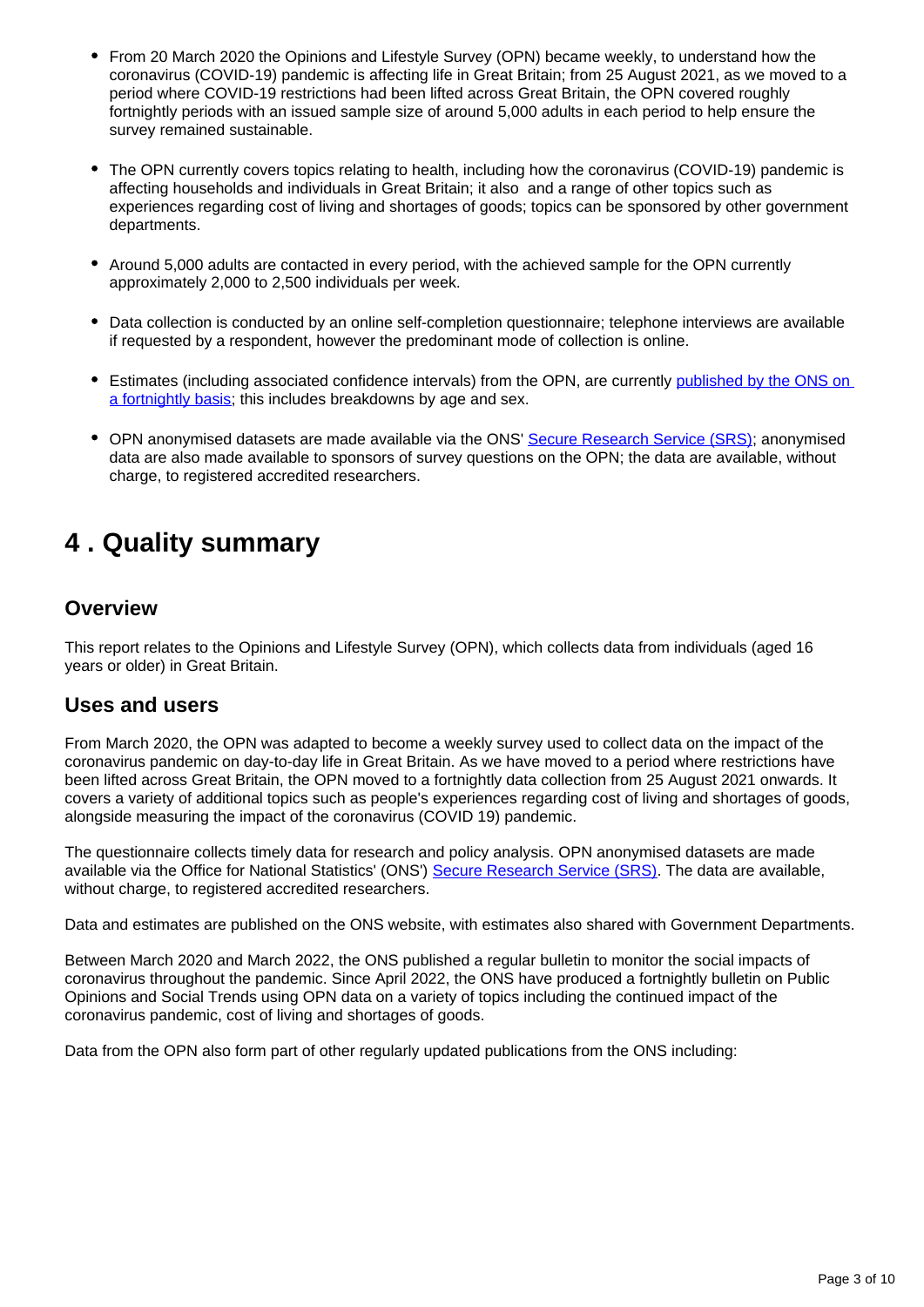- [Weekly coronavirus round up](https://www.ons.gov.uk/peoplepopulationandcommunity/healthandsocialcare/conditionsanddiseases/articles/coronaviruscovid19roundup/2020-03-26) a collection of short summaries of the latest data related to the coronavirus pandemic
- [Coronavirus latest insights dashboard](https://www.ons.gov.uk/peoplepopulationandcommunity/healthandsocialcare/conditionsanddiseases/articles/coronaviruscovid19/latestinsights) -- an interactive tool that brings together data about the coronavirus pandemic

Data and estimates are also shared with the Cabinet Office (CO) as well as other government departments. This is to provide indicators to inform policy, and to evaluate existing policies and their effectiveness at driving social and behavioural change.

### **Strengths and limitations**

The main strengths of the OPN include:

- it allows for a very quick turnaround of data: the OPN currently collects data fortnightly, over a twelve-day period, with estimates and reference tables published on the ONS website within five days of survey completion.
- it meets data needs: the questionnaire is developed with customer consultation and design expertise is applied in the development stages
- it is flexible and responsive, allowing new questions to be included at a fast pace
- it meets users' sampling needs: questions can be run for multiple weeks, with the data combined to increase the sample size for examining small sub-groups of the population
- its questions are straightforward and directed at the majority of the population, however it is also possible to include questions only relevant for sub-samples
- robust methods are adopted for the survey's sampling and weighting strategies to limit the impact of bias
- it is accurate and reliable; the questionnaire is rigorously tested and the data is quality assured

The main limitations of the OPN include:

• in-depth probing of topic modules is not possible due to the length of the questionnaire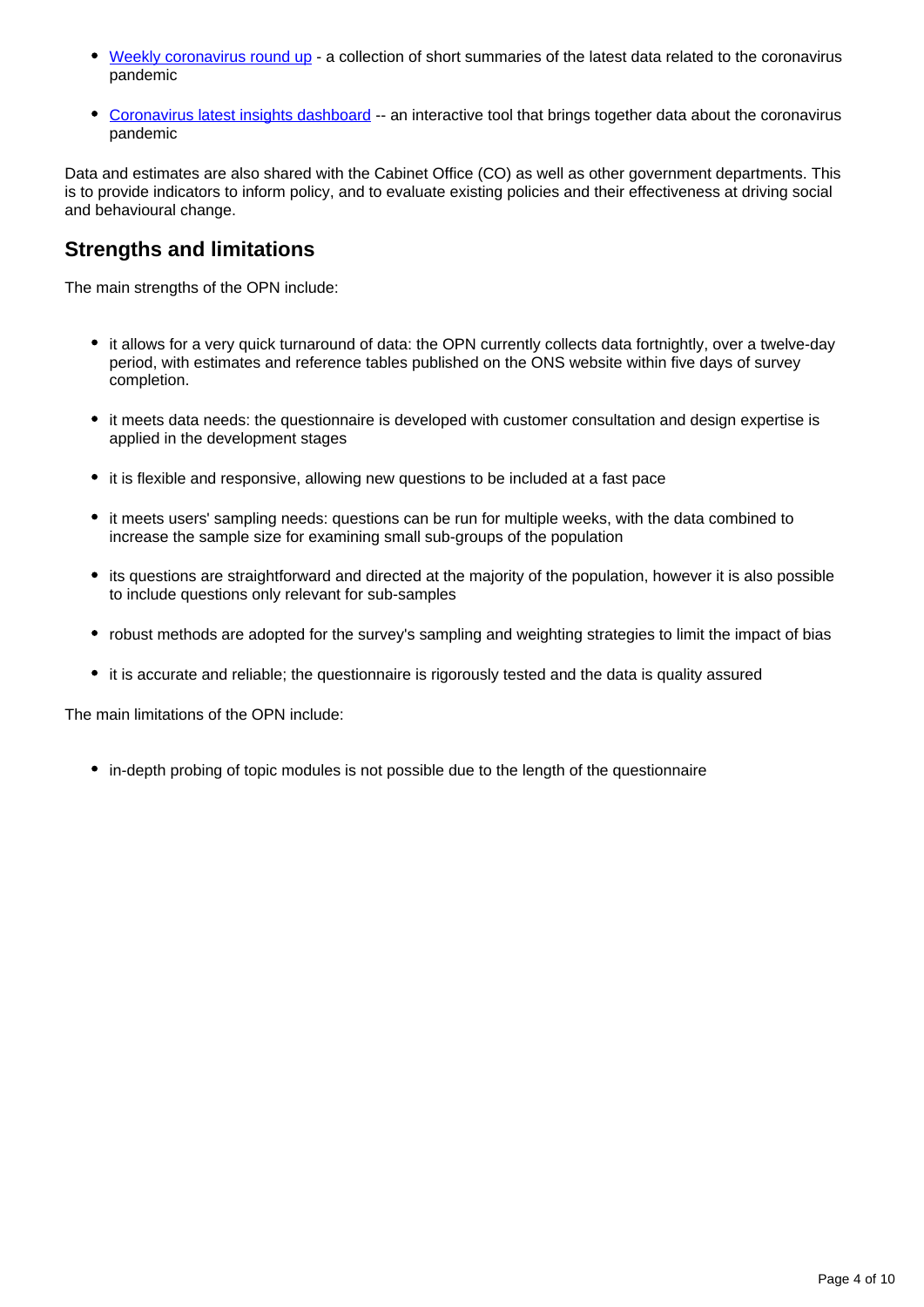### **Recent updates**

To understand how the coronavirus (COVID-19) pandemic was affecting life in Great Britain, the ONS adapted the monthly OPN survey to a weekly survey. The weekly survey was created to collect timely information on people's experiences and opinions related to the pandemic. Each week, some of the survey questions change to reflect changing circumstances and priorities during the pandemic.

From 25 August 2021 onwards, the OPN moved to a fortnightly period with a sample size of around 5,000 households in each period.

The survey covers residents of Great Britain who are aged 16 years and over.

Like the OPN prior and during the coronavirus pandemic, the OPN continues to be primarily collected through a self-completion online questionnaire. However, some responses (around 1% on average) have been collected with the help of telephone interviewers, for example when respondents indicate they are unable to complete the online survey themselves.

When weekly data collection started on 20 March 2020, the achieved sample was approximately 1,500 respondents per week. To allow for more granular analysis, the sample in England was boosted from 21 October 2020, achieving an overall response of approximately 4,000 to 4,500 per week.

From 25 August 2021 to 29 March 2022 , the OPN covered roughly fortnightly periods with the sample size reduced to around 5,000 households in each period, achieving an overall response of approximately 3,000 to 3,500 per period.

From 20 March 2022 onwards, the OPN design was updated to reflect a more sustainable survey design. These changes included:

- shortening the survey to reduce the burden on the respondent, the average length to the survey was cut to around 25 minutes
- removing incentives for respondents this reflected ongoing funding for the survey

At present, the overall response is approximately 2,000 to 2,500 adults per period.

#### **The OPN before the coronavirus pandemic**

Prior to the changes to the OPN survey during the coronavirus pandemic, there had been on-going improvements to the OPN. In recent years, work has been undertaken to change the design of the OPN from a face-to-face survey to a mixed mode design (online first with telephone follow-up). Mixed mode collection allows respondents to complete the survey more flexibly and provides a more cost-effective service for customers.

The first phase of transformation was completed in April 2018 when the OPN moved from "face to face" to "telephone" data collection. This phase of transformation included a questionnaire redesign. Specialist research, design and testing has been conducted to inform the transformation of the survey. Three pilot tests were conducted to understand the impact of changing mode and sample frame on data quality, sample representativeness and bias. Findings demonstrated minimal impact on most of the data. Where some differences were found, these were likely due to the redesigned question wording, which was optimised for telephone collection. For more information on the pilots and findings, please see the [Opinions and Lifestyle](https://www.ons.gov.uk/aboutus/whatwedo/paidservices/opinions/opinionsandlifestylesurveymixedmodepilotanalysis)  [Survey: mixed mode pilot analysis](https://www.ons.gov.uk/aboutus/whatwedo/paidservices/opinions/opinionsandlifestylesurveymixedmodepilotanalysis) article.

The second phase of transformation was completed in November 2019 with the move from telephone only to mixed mode collection. OPN data are collected using an online self-completion questionnaire with telephone interview available if required.

## <span id="page-4-0"></span>**5 . Quality characteristics of the Opinions and Lifestyle Survey (OPN)**

This section provides a range of information that describes the quality and characteristics of the survey.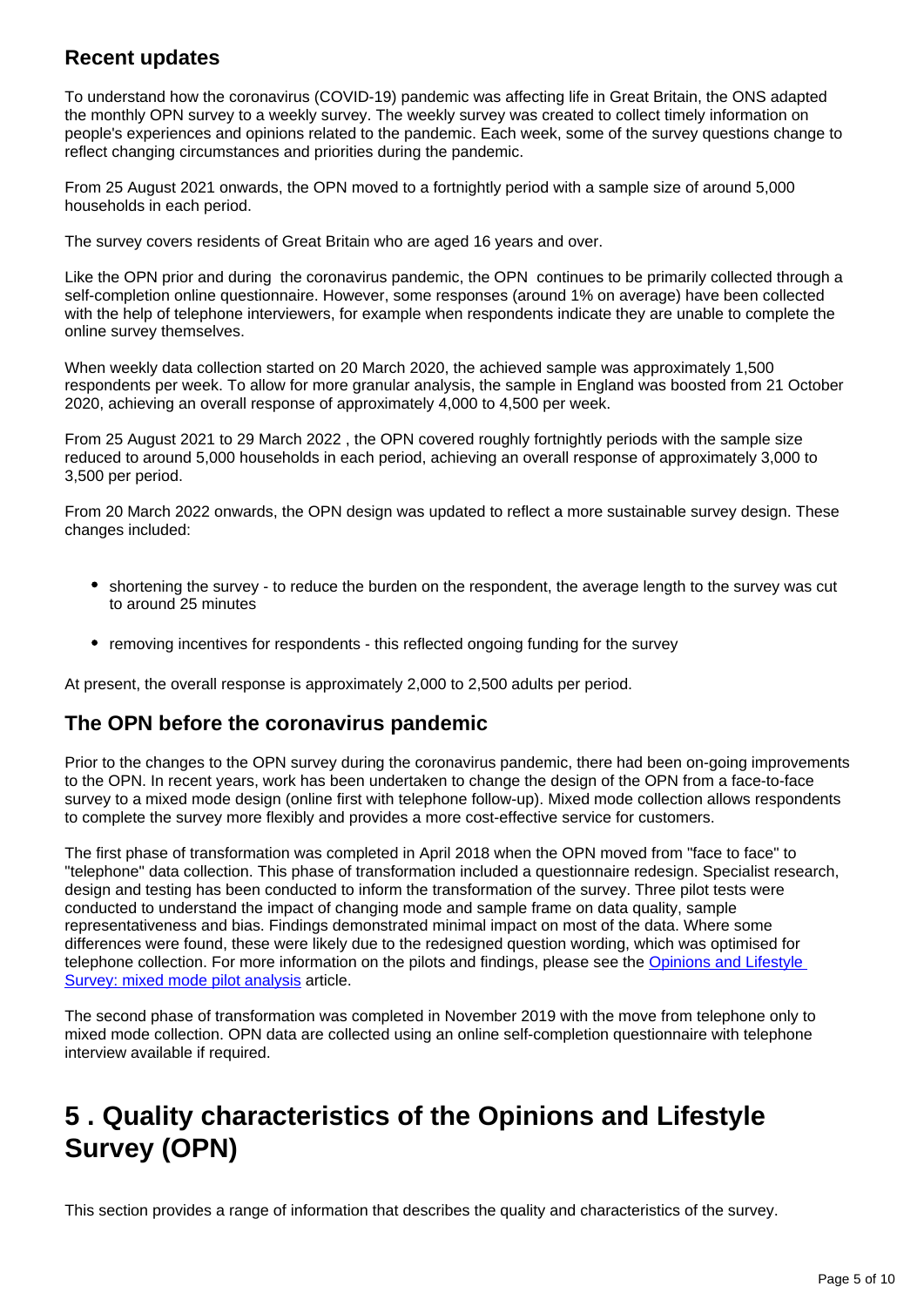### **Relevance**

(The degree to which the survey meets users' needs.)

The survey is currently a fortnightly survey with a focus on collecting information on health, including the impact of the coronavirus (COVID-19) pandemic on households and individuals in Great Britain, as well as a range of other topics such as people's experiences regarding cost of living and shortages of goods. The questions are primarily requested by government departments, as well as by universities and charities.

The Opinions and Lifestyle Survey (OPN) provides rapid answers to questions of immediate policy interest, helping to measure public awareness of new policies.

Topics that have been requested include:

- physical and mental health measures
- well-being
- loneliness
- experiences of crime
- attitudes to climate change
- public understanding of government publicity and information campaigns related to the coronavirus pandemic
- whether people are adhering to the latest quidance relating to the coronavirus pandemic
- attitudes to vaccines and mass testing
- how the pandemic has affected people's work and education

#### **Accuracy and reliability**

(The degree of closeness between an estimate and the true value.)

The total error in a survey estimate is made up of two types: sampling error and non-sampling error.

#### **Sampling error**

The OPN is a sample survey, so estimates are subject to sampling variability. Sampling variability is dependent on several factors, including:

- the size of the sample
- the effects of the sampling method
- the effects of weighting

#### **Non-sampling error**

The main sources of non-sampling error are: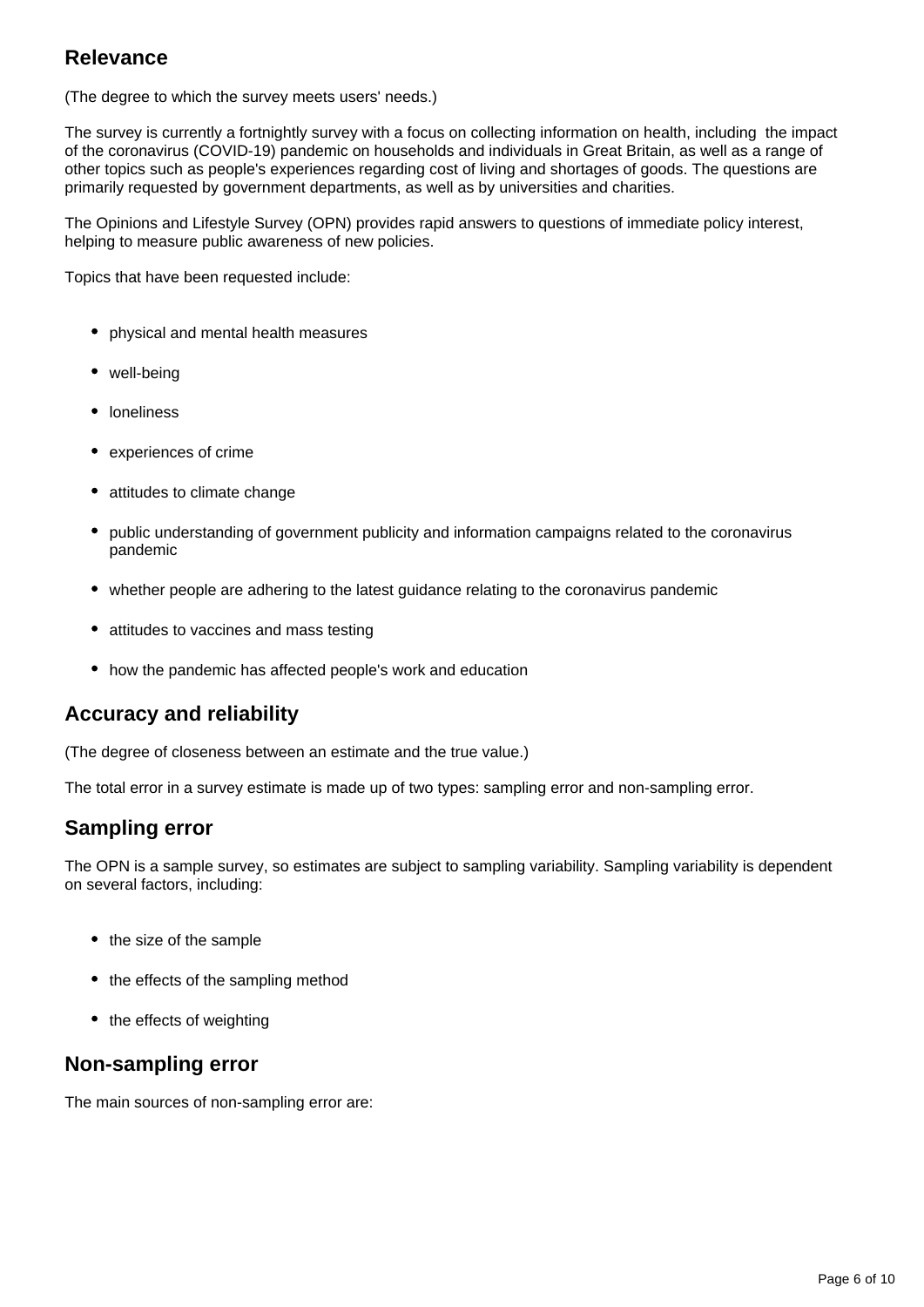- frame under-coverage
- non-response
- response errors (such as misleading questions or interviewer bias)
- errors when imputing or processing data

To minimise the effects of non-sampling errors, the questionnaire is carefully designed and tested, several attempts are made to contact respondents and extensive quality control procedures are used throughout. Weighting is also used to compensate for non-response and frame under-coverage.

### **Coherence and comparability**

(Coherence is the degree to which data that are derived from different sources or methods, but refer to the same topic, are similar. Comparability is the degree to which data can be compared over time and domain, for example, geographic level.)

The demographic data collected and used on the OPN meet [harmonised standards](https://gss.civilservice.gov.uk/guidances/harmonised-standards-guidance/) (across Government Statistical Service (GSS) surveys). The questions used on the survey follow the available [GSS harmonisation](https://gss.civilservice.gov.uk/policy-store/coronavirus-covid-19-harmonisation-guidance/)  [guidance for collecting data about the impact of the coronavirus \(COVID-19\).](https://gss.civilservice.gov.uk/policy-store/coronavirus-covid-19-harmonisation-guidance/)

In November 2019, the OPN moved to mixed mode collection. This means that OPN data are collected using an online self-completion questionnaire. Alternatively, if required, the interview is conducted by telephone. Three pilot tests were conducted to understand the impact of changing mode and sample frame on data quality, sample representativeness and bias. For more information on the pilots and findings, please see the [Opinions and](https://www.ons.gov.uk/aboutus/whatwedo/paidservices/opinions/opinionsandlifestylesurveymixedmodepilotanalysis)  [Lifestyle Survey: mixed mode pilot analysis](https://www.ons.gov.uk/aboutus/whatwedo/paidservices/opinions/opinionsandlifestylesurveymixedmodepilotanalysis) article.

During the coronavirus (COVID-19) pandemic, the Office for National Statistics has published estimates of personal well-being using both the Annual Population Survey (APS) and the OPN. A [technical paper](https://www.ons.gov.uk/releases/quarterlyestimatesofpersonalwellbeingintheukapril2011toseptember2020) considers the impact that the pandemic has had on data collection, to what extent this has influenced estimates of personal well-being and reviews the comparability of these estimates.

## **Accessibility and clarity**

(Accessibility is the ease with which users can access the data, also reflecting the format in which the data are available and the availability of supporting information. Clarity refers to the quality and sufficiency of the release details, illustrations and accompanying advice.)

Anonymised data are sent to ONS' [Secure Research Service \(SRS\)](https://www.ons.gov.uk/aboutus/whatwedo/statistics/requestingstatistics/approvedresearcherscheme/). Data are added on a fortnightly basis. The data are available, without charge, to registered accredited researchers.

## **Timeliness and punctuality**

(Timeliness refers to the lapse of time between data collection and data delivery. Punctuality refers to the gap between planned and actual data delivery dates.)

The OPN currently collects data fortnightly, excluding certain national holidays, such as Christmas. The on-line data collection period is twelve days, with questionnaire content agreed approximately one week before data collection commencing. After the data collection period, the data are cleaned, weighted, and analysed. Anonymised data is sent to government departments who have an agreement to access the survey data, usually approximately five days after the data collection period. Data is also currently published on the ONS website, in the form of [aggregated published tables.](https://www.ons.gov.uk/peoplepopulationandcommunity/healthandsocialcare/healthandwellbeing/datasets/coronavirusandthesocialimpactsongreatbritaindata)

For more details on related releases, the [GOV.UK release calendar](https://www.gov.uk/government/statistics/announcements) is available online and provides advance notice of release dates.

## **Concepts and definitions (including list of changes to definitions)**

(Concepts and definitions describe the legislation governing the output, and a description of the classifications used in the output.)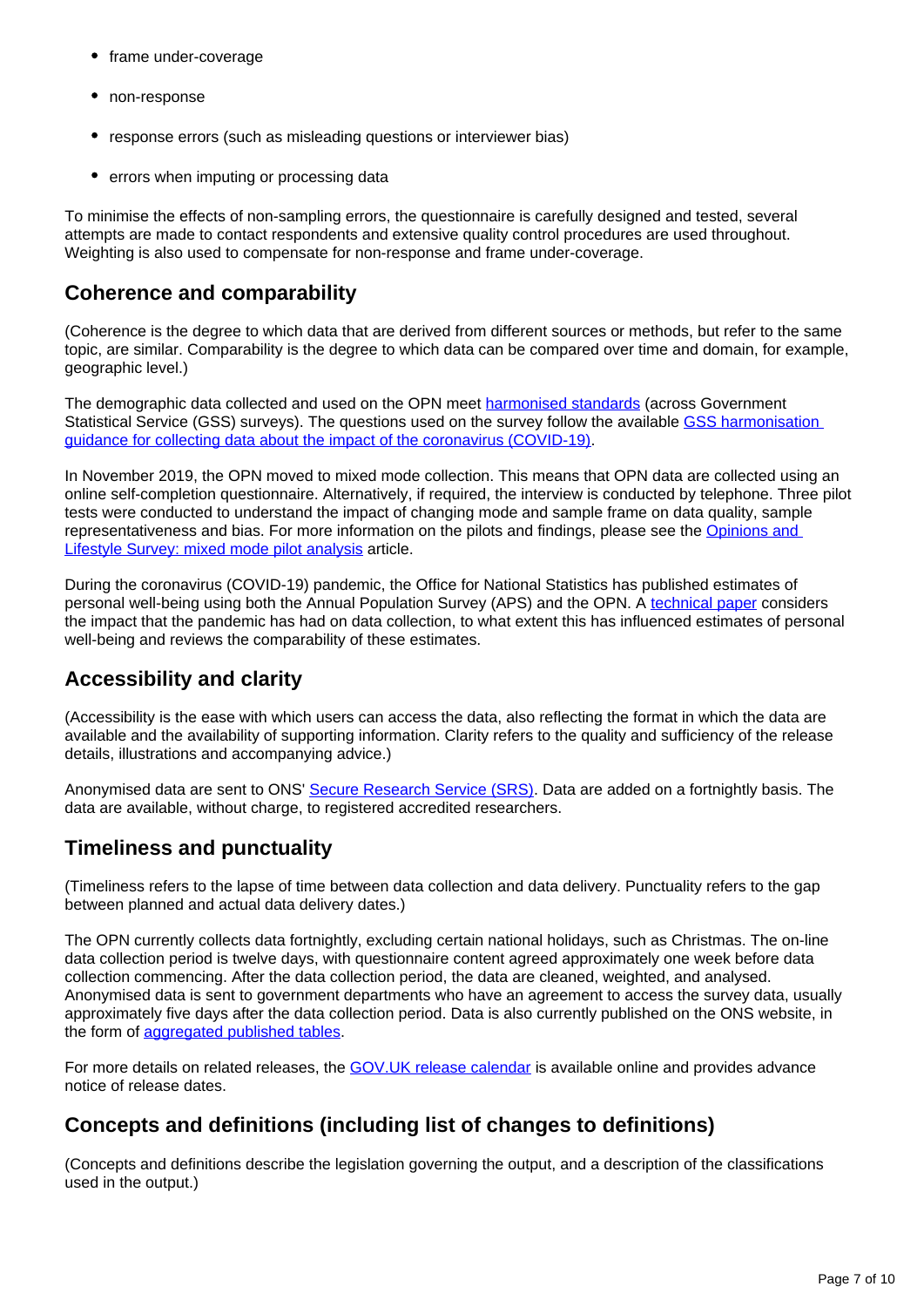### **Proxy response**

The OPN is different from other ONS social surveys in that it does not, generally, collect proxy responses (responses from another adult on behalf of the selected adult). This is because a large proportion of questions asked on the survey are opinions questions. These are unsuitable for proxy collection due to their subjective nature, which if collected would reduce the accuracy and quality of the data through adding missing or inaccurate responses.

There are some exceptions to this where it is appropriate to collect a proxy response. These questions generally reflect the experiences of the household rather than the individual. For example, questions on household income.

### **Why you can trust our data**

The ONS is the UK's largest independent producer of statistics and its National Statistics Institute. The Data [Policies and Information Charter,](https://www.ons.gov.uk/aboutus/transparencyandgovernance/lookingafterandusingdataforpublicbenefit/policies) available on the ONS website, details how data are collected, secured and used in the publication of statistics. We treat the data that we hold with respect, keeping it secure and confidential, and we use statistical methods that are professional, ethical and transparent. More information about our data policies is available.

The OPN is carefully designed and tested, and extensive quality control procedures are used throughout.

## <span id="page-7-0"></span>**6 . Methods used to produce the Opinions and Lifestyle Survey (OPN) data**

Data collection for the OPN is primarily collected through a self-completion online questionnaire. Alternatively, if required, the interview is conducted by telephone, with approximately 1% of responses being collected with the help of telephone interviewers. The population of interest is residents of Great Britain aged 16 years and older.

### **Sampling frame**

From March 2020, respondents who have taken part in previous ONS household surveys (such as the Labour [Force Survey](https://www.ons.gov.uk/employmentandlabourmarket/peopleinwork/employmentandemployeetypes/methodologies/labourforcesurveylfsqmi) and [The Living Costs and Food Survey](https://www.ons.gov.uk/peoplepopulationandcommunity/personalandhouseholdfinances/expenditure/methodologies/livingcostsandfoodsurveytechnicalreportfinancialyearsendingmarch2018andmarch2019)) have been included in the sample frame for the OPN.

From September 2020 onwards, the OPN sample has been drawn from respondents to the Labour Market Survey (LMS).

The sampling frame used for the LMS is the Royal Mail's Postcode Address File (PAF) of small users. The PAF is the most comprehensive address database in the UK. It is updated daily and contains approximately 30 million addresses. The sample for the LMS covers the whole of Great Britain.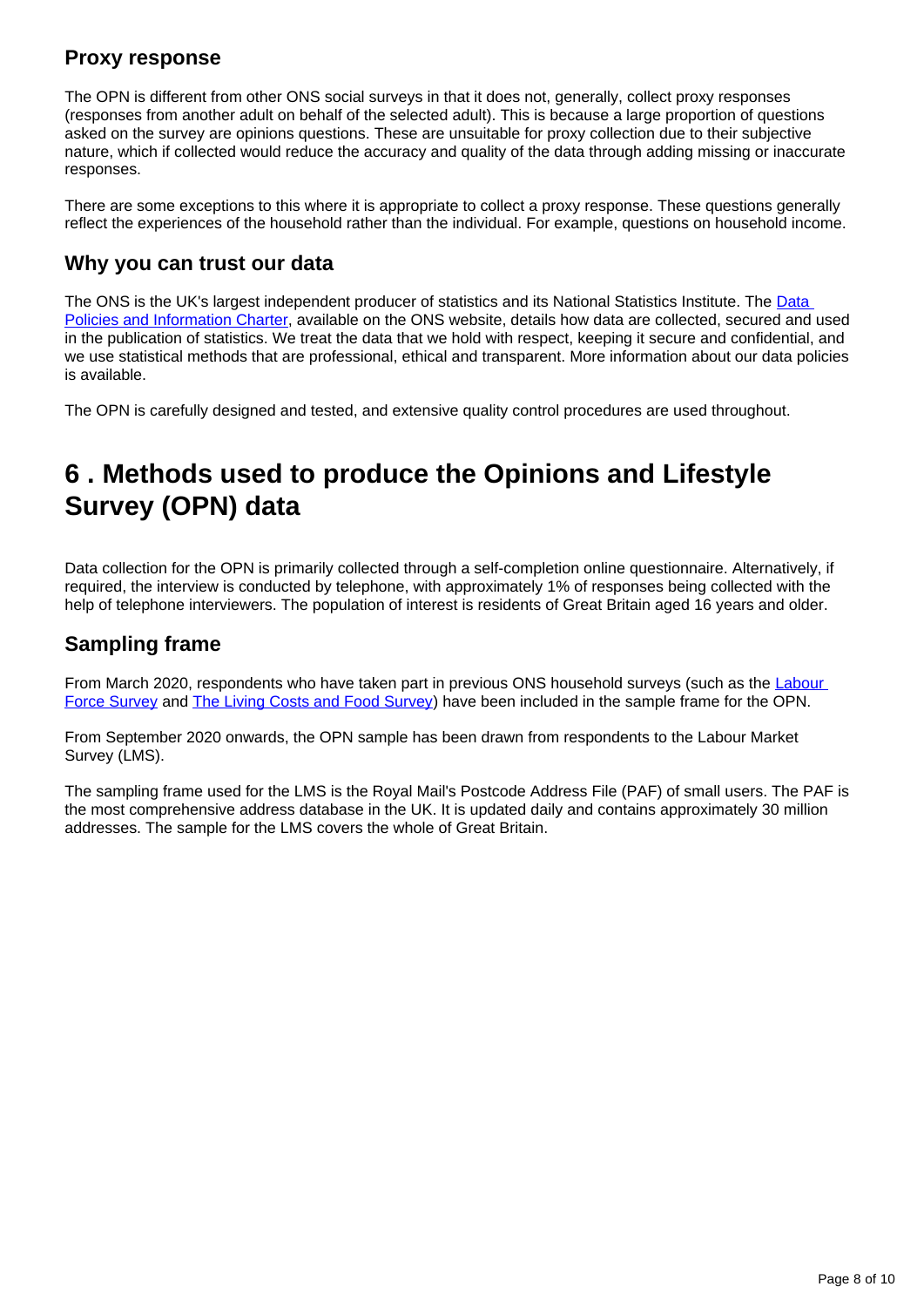## **Sampling**

A two-stage approach is applied to sampling. In the first stage, a sample of households is drawn from the sample frame; in the second stage, one individual from each sampled household is selected. To overcome underrepresentation of younger age groups in the sample taken from the LMS, younger (aged under 25 years) and older (aged over 80 years) people are oversampled.

Each fortnight, a random selection of adults are asked to take part in the OPN. Since August 2021, a sample of approximately 5,000 adults have been sampled each fortnight to take part in the OPN The selected respondent (aged 16 and older) is the only household member who is eligible to participate in the survey. Proxy interviews or responses are not permitted.

Using the LMS introduces a potential source of bias as it only includes those who have completed the LMS and not objected to re-contact. However, data collected in the previous LMS are used in the weighting process to reduce this potential bias. This is achieved by including population controls based on variables collected in the LMS. Previous data are also used to adjust for non-response bias before weighting the adjusted sampling weights to population estimates.

The use of this previous data in weighting also improves precision. This is because sampling from the LMS and the oversampling of younger age groups, makes the sampling weights in the new design more variable.

For more information please email the [ONS Omnibus Service.](mailto://omnibus@ons.gov.uk)

#### **How we process the data**

The data is validated and cleaned, variables are derived, and weights are applied. As the OPN collects information on a sample of the population, the data is weighted to enable us to make inferences from this sample to the entire population. Weighting the OPN includes calibrating by factors including region, qualification, tenure, employment, sex, and age. ONS produces and publishes estimates from the OPN together with confidence intervals for questions with sample base sizes greater than 10 cases. Where sample base for questions allows, published analysis also includes estimates broken down by various demographics (for example, age and sex).

#### **How we quality assure and validate the data**

There are quality assurance processes from the drawing of the sample and development of the questionnaire to publication of the data and estimates. These processes include:

- the accuracy of contact information in the sample is validated
- the questionnaire is tested, both by the research team and telephone operations through test scenarios
- post collection, a series of checks are conducted on the data to identify inconsistencies and invalid responses
- inconsistent or invalid responses are individually reviewed by a researcher before a decision is made about how to deal with them
- **estimates are dual run and checked at multiple stages between analysis and final reference tables and** publication
- the application of statistical disclosure control suppressing estimates to avoid any disclosure of personal information.

#### **How we disseminate the data**

The ONS currently produce a fortnightly bulletin on Public opinions and social trends using OPN data on a variety [of topics, having previously published a fortnightly bulletin to monitor the social impacts of coronavirus](https://www.ons.gov.uk/peoplepopulationandcommunity/healthandsocialcare/healthandwellbeing/bulletins/coronavirusandthesocialimpactsongreatbritain/previousReleases) throughout the pandemic.

Data from the OPN have also been used in many other ONS publications examining the social impacts of coronavirus, including: